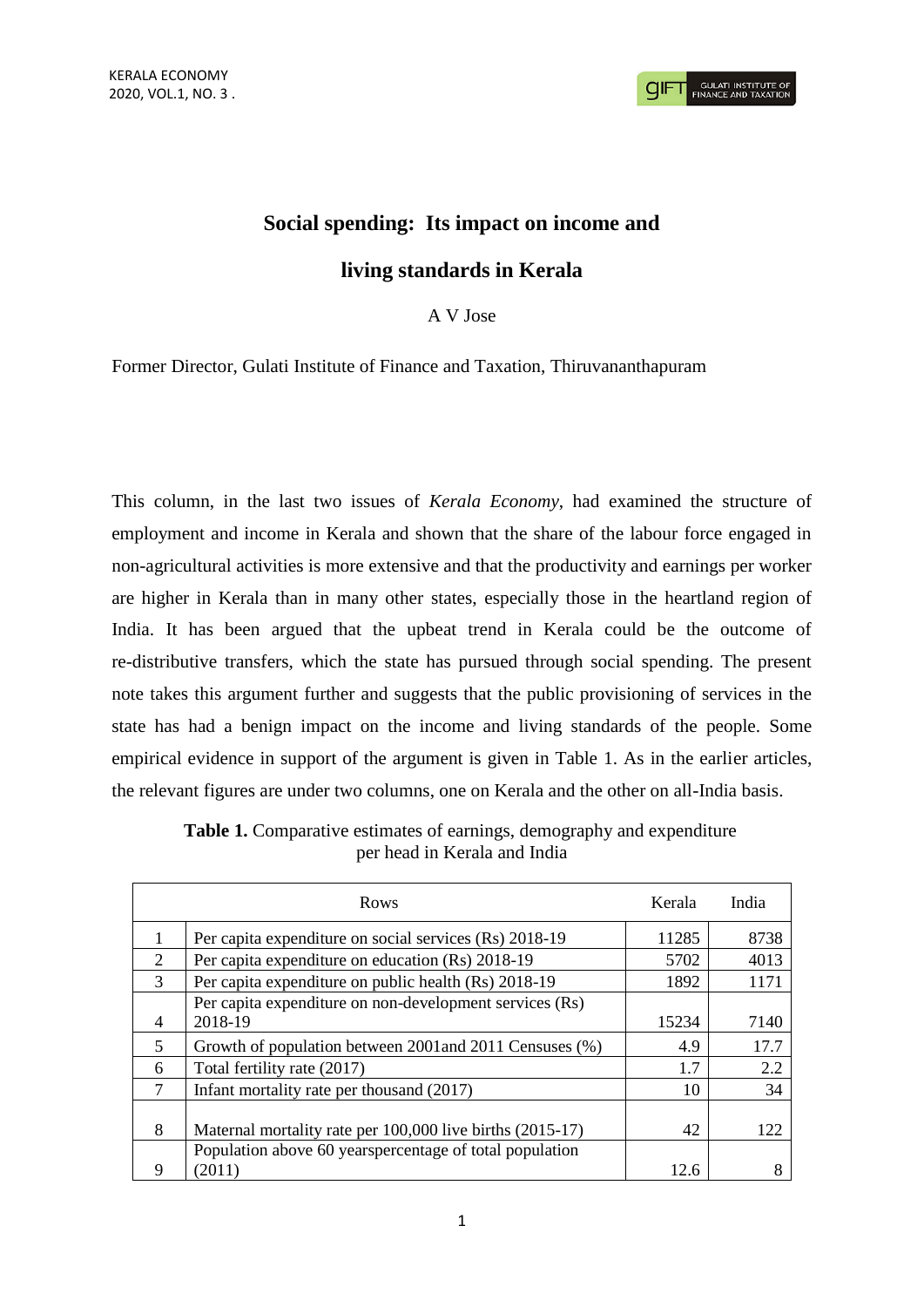| Rows |                                                              | Kerala | India |
|------|--------------------------------------------------------------|--------|-------|
|      | Percentage of women with secondary education and above       |        |       |
| 10   | 2017-18                                                      | 57     | 32.3  |
|      | Net attendance of girls in higher secondary level schools    |        |       |
| 11   | 2017-18                                                      | 78.5   | 42.7  |
|      |                                                              |        |       |
| 12   | Percentage of ailments treated in public hospitals 2017-18   | 47.5   | 30.1  |
|      | Expenditure Rs per spell of non-hospitalized treatment per   |        |       |
| 13   | person(R)                                                    | 432    | 592   |
|      | Expenditure Rs per spell of non-hospitalized treatment per   |        |       |
| 14   | person(U)                                                    | 545    | 710   |
|      | Expenditure (Rs) per hospitalized treatment Public hospitals |        |       |
| 15   | 2017-18                                                      | 4589   | 4837  |
|      | Expenditure (Rs) per hospitalized treatment Pvt. Hospitals   |        |       |
| 16   | 2017-18                                                      | 32746  | 38822 |
|      | Expenditure per male student/year in tech/prof. course 2017- |        |       |
| 17   | 18                                                           | 39967  | 51844 |
|      | Expenditure per female student/year in tech/prof.            |        |       |
| 18   | course2017-18 Rs                                             | 41570  | 47421 |

Source: Rows 1 to 4: Government of Kerala (2020a) Revised Estimates from Tables B4, B13 and B11

Row 5: Government of India (2020) A169; Row 6, 7: A160, Row 8: A 166, Row 9: Government of India (2020) Table 9.7

Rows 10: Government of India (2019a) Tables 3.1, Row 11: Table 9.1

Rows 12: Government of India (2019b) Table A8; Rows 13-14, Table A22; Rows 15-16: Table A17

Rows 17-18: Government of India (2019a) Table 19.1

Through the past several decades, Kerala has maintained a higher level of social spending. From 1990-91 to 2000-01, the average share of social sector (including education and health) in total expenditure was 42 per cent in Kerala against an all-India average of 37 per cent. From 2005-06 to 2011-12, the same ratio came down to 33 per cent (RBI, 2014 p 156) . After that, the state managed to retrieve some lost ground, as indicated in Table 1 (Rows 1-4). According to the revised budget estimates of Kerala Government for the year 2018-19, the per capita expenditures under different categories such as i) Education, ii) Public health, iii) Social services (including i and ii), and iv) Non-development services were distinctly high, compared to the corresponding all-India average.

Such spending on social sectors is reflected in some impressive gains on the human resource front of Kerala. The indicators listed in Table 1 point to notable demographic changes as well as improvements in the health and education of the people. For instance, population growth between 2001 and 2011 was 4.9 per cent in Kerala, the lowest among large Indian states (Row 5). The advancement in healthcare shows up in the lowest total fertility rate (TFR), infant mortality and maternal mortality among the Indian states (Rows 6-8). Another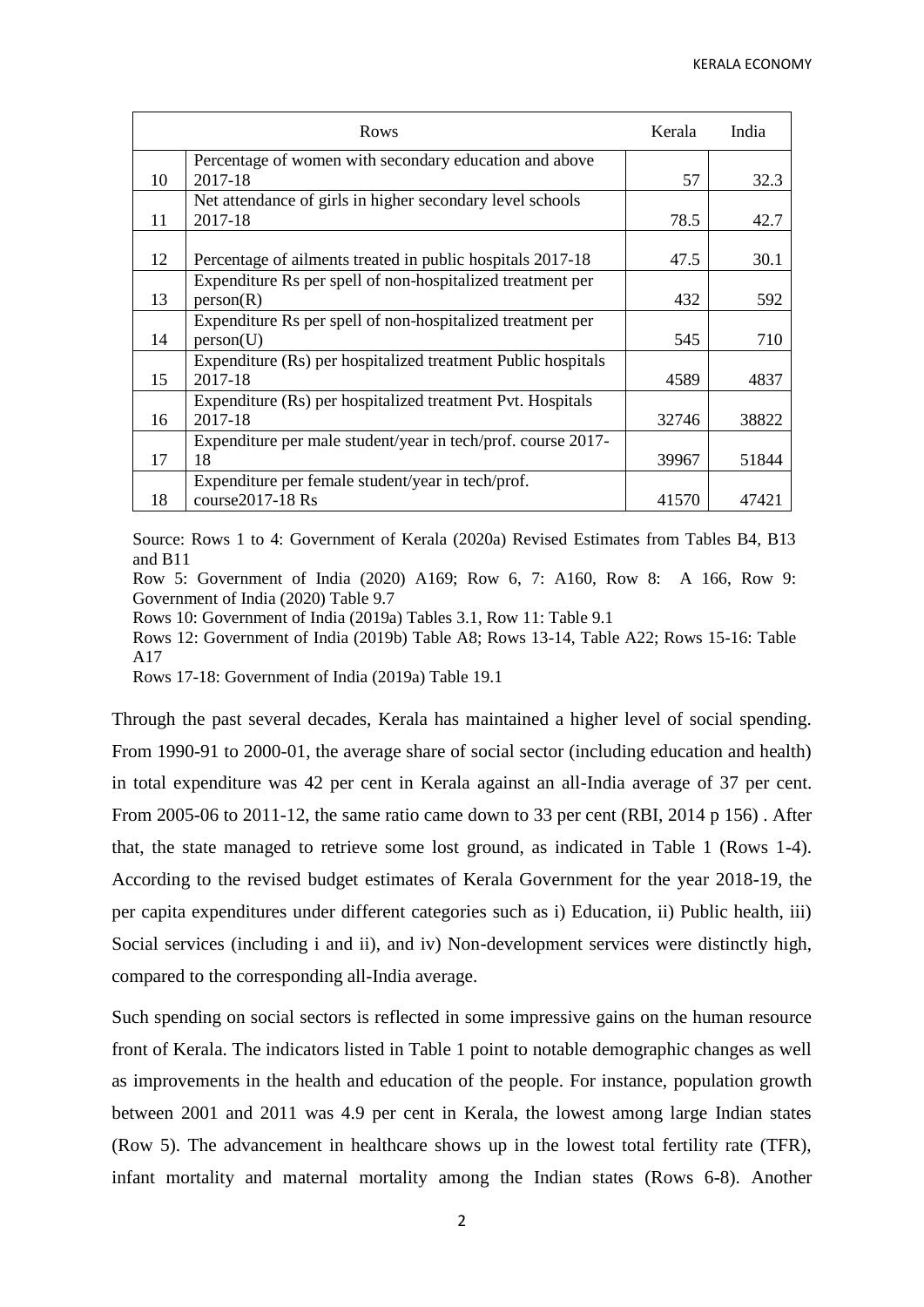indicator of improved health is the changing age composition of the population. In 2011, people aged 60 years and above formed 13 per cent of the total population of Kerala, significantly higher than the all-India average (Row 9). The Economic Survey (Government of India 2020), which ranked the states about the quality of healthcare available to people in 2019-20 has placed Kerala on top of the league tables.

As for the educational status, we can look beyond the standard measures of literary and examine the progress in extending the reach of higher education. Results of a national survey on education (Government of India 2019a) show that share of women with secondary education and above was 57 per cent in Kerala, remarkably higher than the all-India average (Row 10). The same survey showed that the net attendance ratio of girls in higher secondary schools was 79 per cent against a much lower India average (Row 11). As we noted earlier in the case of healthcare, Kerala also has the top rank with the quality of school education among the states.

The state government's active presence, promoting social consumption through re-distributive spending, has had an impact on the cost of providing healthcare and education to the general public. This cost reduction applied to service providers both in the public and private sectors. State's involvement in providing social services served as a restraining influence on any possible increase in the prices of services. In the bargain, consumers derived an "income effect", which positively influenced their access to better quality services. Such interventions effectively ensured equitable access to health and education in the state. Some illustrative figures of the income effect, derived from the NSS 75th Round, are in Table 1.

About half of the ailments treated in Kerala were in public sector medical institutions, as such a significantly higher share compared to the whole of India (Row 12). In this regard, the average expenditure per person for non-hospitalized treatment in rural and urban areas of Kerala - Rs 432 and Rs 545 respectively - was remarkably lower than the corresponding all-India average (Rows 13-14). The average expenditure per person for hospitalized treatment in urban areas is separately available for government and private hospitals. In both cases, the cost estimates of Kerala - Rs 2743 and Rs 21,808 - were lower than the all-India averages (Rows 15-16). It is conspicuously lesser in public hospitals, compared to private hospitals of Kerala and the whole of India.

The state's presence has also had a benign influence on the cost of higher education, in particular, technical education both in the public and private sectors. Expenses per student,